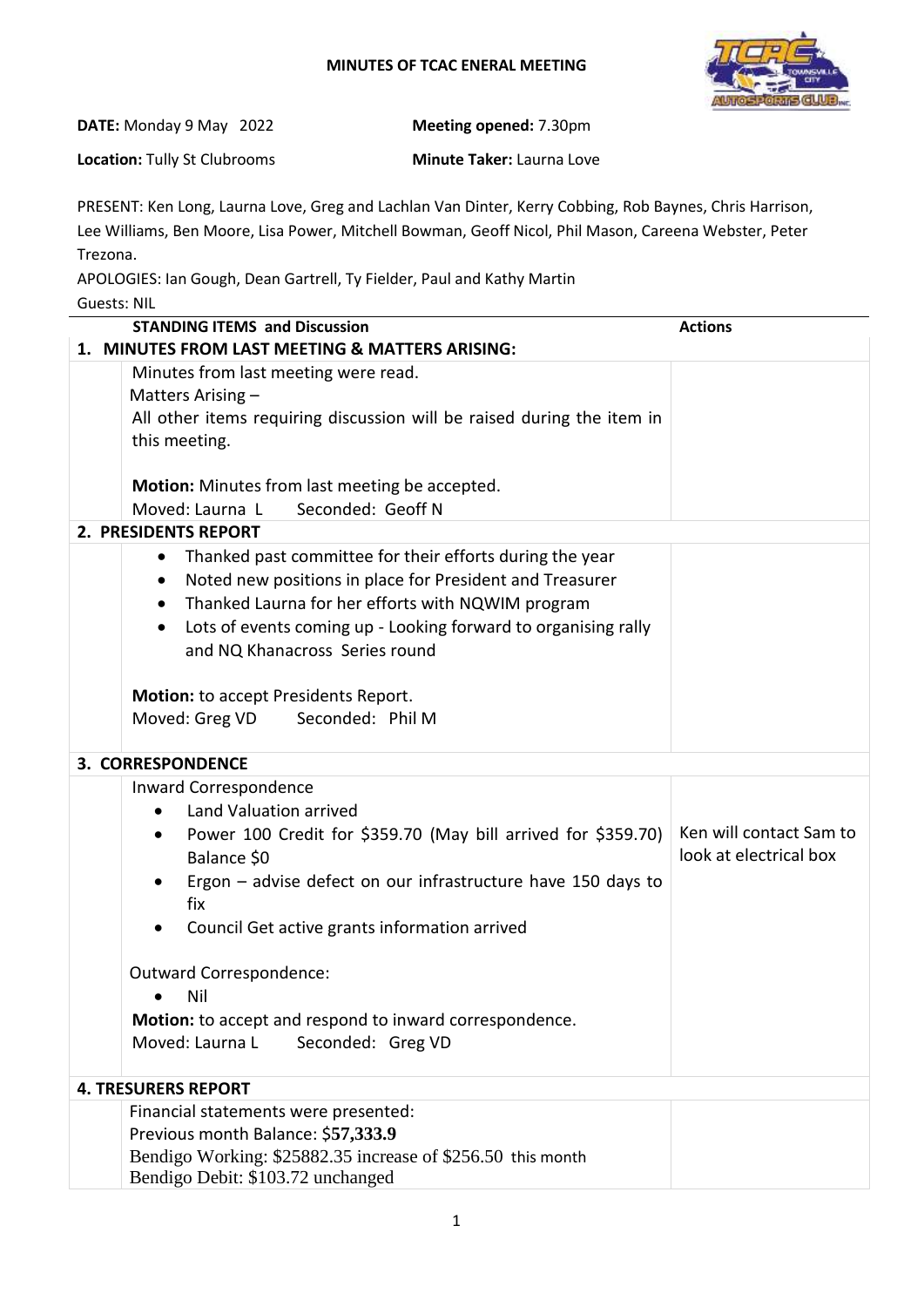

|    | Commonwealth: \$31,604.35 Unchanged<br>Total Bank: \$57333.92 Increase of \$256.50 |
|----|------------------------------------------------------------------------------------|
|    | Invoices to be paid :                                                              |
|    | Goodalls-Purchase of Car \$250                                                     |
|    | • Hansens - Surveys for Clubrooms \$2475/00                                        |
|    |                                                                                    |
|    | Motion: to accept Treasurers Report and approve payment of<br>accounts.            |
|    | Moved: Ken L Seconded: Greg VD                                                     |
|    | 5. MEMBERS AND NEW MEMBERSHIPS                                                     |
|    | Current Financial members - 82 up from 53 last month                               |
|    | New member applications $-21$                                                      |
|    | <b>Marisa Cahill</b><br>$\bullet$                                                  |
|    | Jeremy Tweedie<br>٠                                                                |
|    | Ashlynn Dawson<br>$\bullet$                                                        |
|    | <b>Britney Gonzalez</b><br>$\bullet$                                               |
|    | Lucy Williams<br>$\bullet$                                                         |
|    | Tahlia Rosendahl<br>$\bullet$                                                      |
|    | Montanna Johns<br>$\bullet$                                                        |
|    | Nadine and Ian Jorgenson<br>$\bullet$                                              |
|    | Andrew Thorogood<br>$\bullet$                                                      |
|    | <b>Christine Black</b><br>٠                                                        |
|    | <b>Chris and Amanda Lattimer</b><br>$\bullet$                                      |
|    |                                                                                    |
|    | Keegan Sutton Baker<br>$\bullet$                                                   |
|    | <b>Greg Cullane</b>                                                                |
|    | <b>Kurt Curro</b><br>٠                                                             |
|    | <b>Kenneth Curro</b>                                                               |
|    | Adrian Murdcoh<br>$\bullet$                                                        |
|    | Jordan Edwards                                                                     |
|    | Chris Biffin                                                                       |
|    | <b>Christine Fisher</b><br>$\bullet$                                               |
|    | MOTION: To accept new members into the club                                        |
|    | Proposed:<br>Laurna L<br>Seconded: Greg VD                                         |
|    | <b>6. CLUB CAPTAINS REPORT</b>                                                     |
|    | Nil to report                                                                      |
|    | 7. EVENT REPORTS                                                                   |
|    | <b>PAST EVENTS</b>                                                                 |
| 1) | Sun 8 May Drive It Khanacross Come and Try Day in the dirt                         |
|    | CoC: Geoff Nicol Deputy CoC Paul Martin                                            |
|    | Wet day so held on the bitumen pad. Good feedback from<br>$\bullet$                |
|    | all who attended                                                                   |
|    | 35 entries of which 15 were new drivers plus we had 12                             |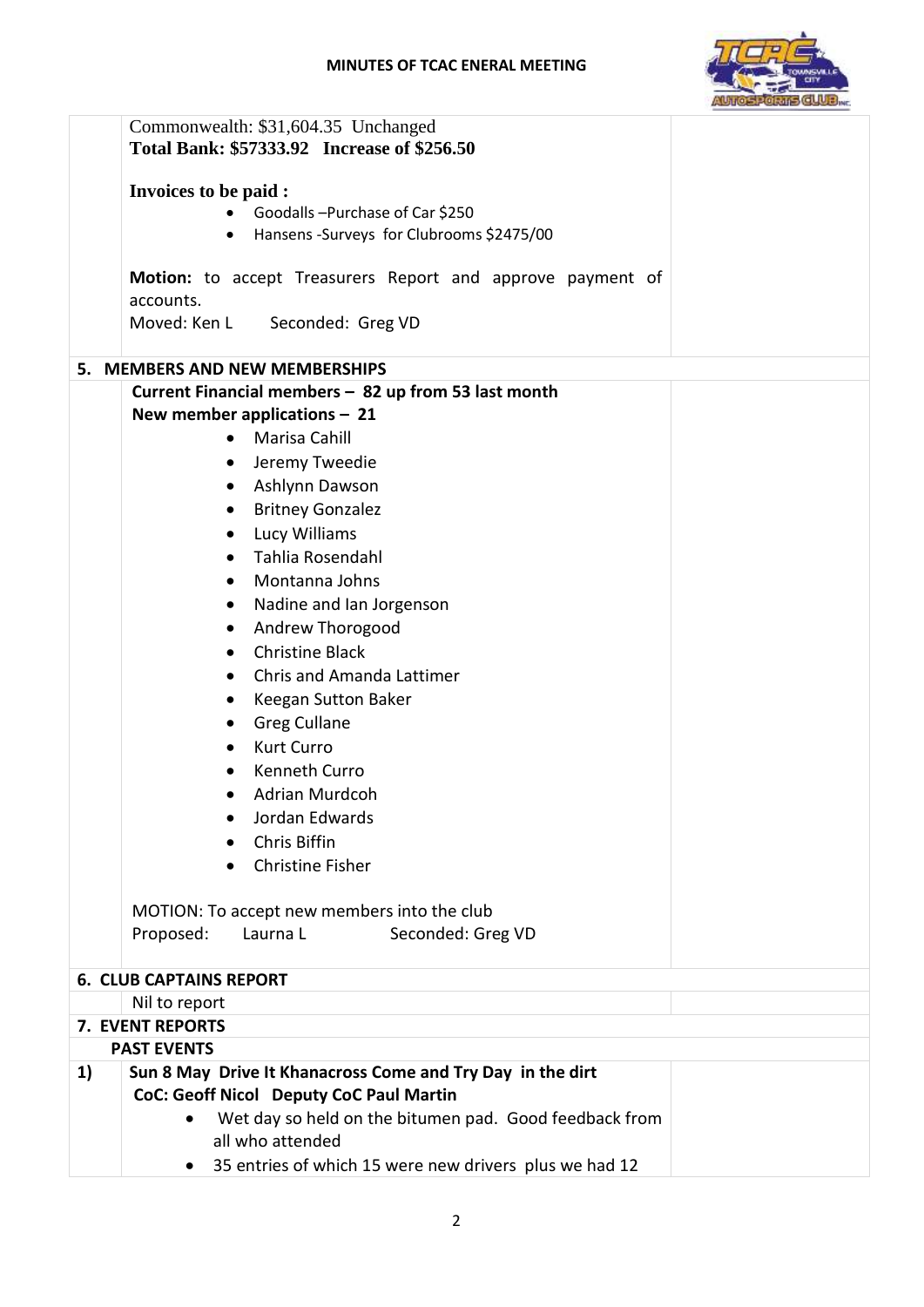

|    | passengers                                                                                                                                                                                                                                                                                                                                                                                                                                                                                                        |                                         |
|----|-------------------------------------------------------------------------------------------------------------------------------------------------------------------------------------------------------------------------------------------------------------------------------------------------------------------------------------------------------------------------------------------------------------------------------------------------------------------------------------------------------------------|-----------------------------------------|
|    | Cater was happy with sales                                                                                                                                                                                                                                                                                                                                                                                                                                                                                        |                                         |
|    | <b>COMING EVENTS</b>                                                                                                                                                                                                                                                                                                                                                                                                                                                                                              |                                         |
|    | 1) 29 May Mt Stuart Hillclimb CoC Kerry Cobbing<br>• Permit in place and Entries open<br>• Few changes due to Covid changes -Scrutineering forms are now<br>at clubs discretion. Can return to full scrutineering - will sample<br>and still get entrants to complete the forms<br>Need two more volunteers - Rob Baynes offered assistance                                                                                                                                                                       | Laurna to put in<br>coming events email |
|    | $2)$ 11/12 June<br>NQ Khanacross Series Round / TCAC Khanacross Series<br>Round 2 at CT CoC Greg Van-Dinter Deputy Ty Fielder<br>Permit sent to MA. Send to Shane Buchannan when they arrive<br>$\bullet$<br>Ty has organised Paul from NQMS to cater at @\$25 a head for<br>$\bullet$<br>dinner and breakfast, Trophies and sponsors and will organise<br>posters<br>38 entrants in series. Expect 5-7 locals will be able to enter.<br>$\bullet$                                                                |                                         |
|    | 3) Sunday 19 June Bitumen Motorkhana Drive It COC Paul Martin<br><b>Deputy? Heckler</b><br>Laurna to start permit process \$100pp and \$50 for juniors<br>Archers catering booked<br>$\bullet$                                                                                                                                                                                                                                                                                                                    |                                         |
| 4) | 20 August 2022 Ingham Rally Planning - Organisers: Greg Van-Dinter<br>& Ian Gough<br>Sub-committee is getting a price on buses and costs involved.<br>٠<br>Met with Forestry<br>$\bullet$<br>Reconnaissance check after wet<br>$\bullet$<br>Next meeting 16 <sup>th</sup> May at Greg's office<br>$\bullet$<br>Course checks June July<br>Sponsors in place<br>Bust for sponsors and selling tickets<br>Ian taking to caterers<br>٠<br>Working on camping<br>٠<br>Peel off door stickers can be done<br>$\bullet$ |                                         |
|    | <b>8. VENUE UPDATES</b>                                                                                                                                                                                                                                                                                                                                                                                                                                                                                           |                                         |
|    | <b>Drive- IT Manton Park</b>                                                                                                                                                                                                                                                                                                                                                                                                                                                                                      |                                         |
|    | • Too wet for working bee last weekend will reschedule for shed<br>slab                                                                                                                                                                                                                                                                                                                                                                                                                                           |                                         |
|    | <b>Charters Towers Millchester Park</b><br>Still waiting on Concrete for Officials area. Need for June<br>event<br>Discussion - Look into sewage cost and getting a grant to                                                                                                                                                                                                                                                                                                                                      | Greg will talk plumber                  |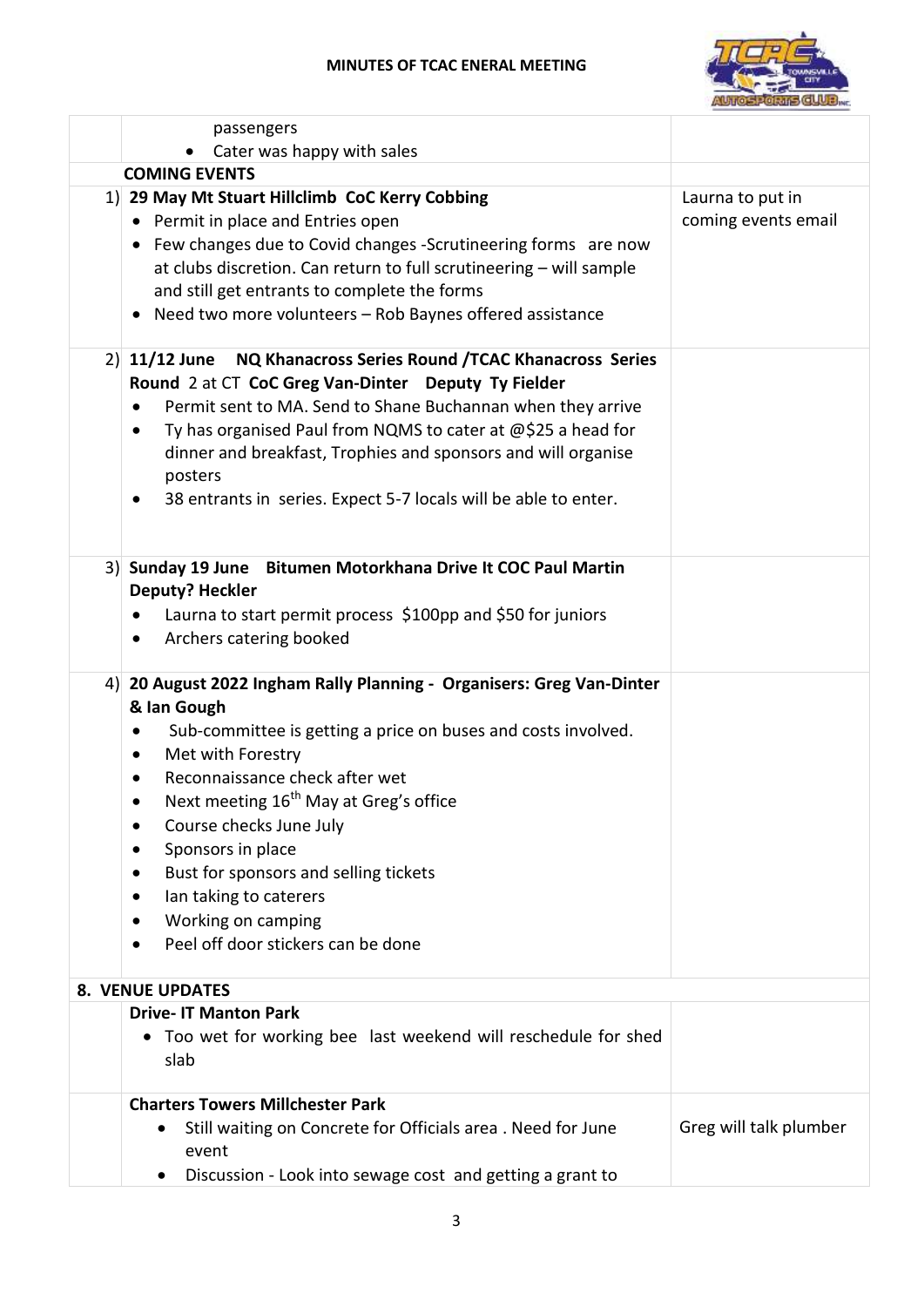

| Use one or two portaloo's Booked out so trailer up Greg can<br>tales up<br>Grey water trench or septic with separate grey water area<br>Council does test to see which you can have |
|-------------------------------------------------------------------------------------------------------------------------------------------------------------------------------------|
|                                                                                                                                                                                     |
|                                                                                                                                                                                     |
|                                                                                                                                                                                     |
| 10,000 litre water tank for Millchester MotorSport Facility<br>Progress on? Greg Fitzgerald noted he knows of container                                                             |
| stand we may be able to get.                                                                                                                                                        |
| Screen for timing.<br><b>Victoria Park Clubrooms</b>                                                                                                                                |
| Grant progress - lease approved until 2028                                                                                                                                          |
| paperwork is done<br>٠                                                                                                                                                              |
| Survey is done<br>$\bullet$                                                                                                                                                         |
| Extended grant for 2 months til May 2023<br>$\bullet$                                                                                                                               |
| 9. SAFETY                                                                                                                                                                           |
| Fire Extinguishers - Sam Woodger has under control. Do we<br>$\bullet$<br>Pete will talk to Sam<br>know if this is completed? Phil can sell us few at cost if<br>required           |
| Still need First aid Officers Geoff Nicol can organise with an                                                                                                                      |
| organisation for our people to attend                                                                                                                                               |
| Kenny is still trying to organisse scrutineer's course. Will do a<br>refresher on the Sat and assessment on the Sun.                                                                |
| Critical Incident training organised as per Club Captains report-                                                                                                                   |
| this is now an essential training area - Need critical incident                                                                                                                     |
| offer for Hillclimb to handle media and work with police etc.                                                                                                                       |
| Going to be required for Hillclimbs and sprints.                                                                                                                                    |
|                                                                                                                                                                                     |
| <b>10. GENERAL BUSINESS</b>                                                                                                                                                         |
| 1)<br><b>New Volunteers</b>                                                                                                                                                         |
|                                                                                                                                                                                     |
| Membership Secretary - New member Lisa Power has agreed<br>$\bullet$                                                                                                                |
| to take on Membership Secretary Role under the Secretaries                                                                                                                          |
| Guidance. The meeting welcomed her.<br>We have new volunteers taking on various roles training as on                                                                                |
| the day event secretaries and timers. These include:                                                                                                                                |
| <b>Chris and Steph Morris</b>                                                                                                                                                       |
| Careena Webster came to the event on Sunday interested in                                                                                                                           |
| helping with admin and timing. She was also welcomed to the<br>meeting.                                                                                                             |
|                                                                                                                                                                                     |
| <b>Ingham Motorkhana</b> - Laurna is working with Jake Hutchinson re<br>2)<br>the Motorkhana event in Ingham in Sept. Jake is putting together a<br>proposal for Ingham Council.    |
| Supercheap offering \$1500 funding for clubs. Apply by 31 May. We Greg VD will chase up<br>3)                                                                                       |